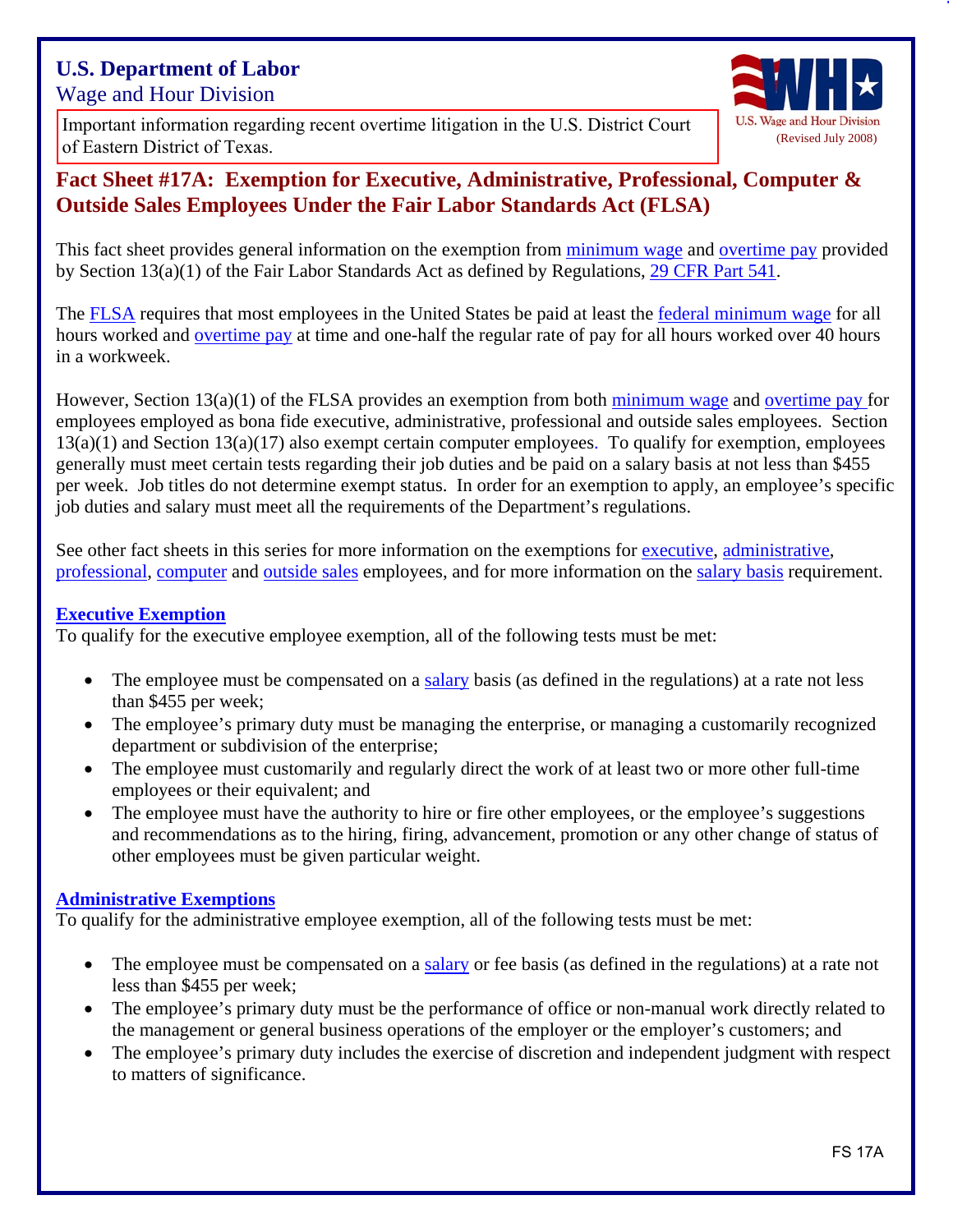### **[Professional Exemption](http://www.dol.gov/whd/overtime/fs17d_professional.pdf)**

To qualify for the **learned professional** employee exemption, all of the following tests must be met:

- The employee must be compensated on a [salary](http://www.dol.gov/whd/overtime/fs17g_salary.pdf) or fee basis (as defined in the regulations) at a rate not less than \$455 per week;
- The employee's primary duty must be the performance of work requiring advanced knowledge, defined as work which is predominantly intellectual in character and which includes work requiring the consistent exercise of discretion and judgment;
- The advanced knowledge must be in a field of science or learning; and
- The advanced knowledge must be customarily acquired by a prolonged course of specialized intellectual instruction.

To qualify for the **creative professional** employee exemption, all of the following tests must be met:

- The employee must be compensated on a [salary](http://www.dol.gov/whd/overtime/fs17g_salary.htm) or fee basis (as defined in the regulations) at a rate not less than \$455 per week;
- The employee's primary duty must be the performance of work requiring invention, imagination, originality or talent in a recognized field of artistic or creative endeavor.

## **[Computer Employee Exemption](http://www.dol.gov/whd/overtime/fs17e_computer.pdf)**

To qualify for the computer employee exemption, the following tests must be met:

- The employee must be compensated **either** on a [salary](http://www.dol.gov/whd/overtime/fs17g_salary.htm) or fee basis (as defined in the regulations) at a rate not less than \$455 per week **or**, if compensated on an hourly basis, at a rate not less than \$27.63 an hour;
- The employee must be employed as a computer systems analyst, computer programmer, software engineer or other similarly skilled worker in the computer field performing the duties described below;
- The employee's primary duty must consist of:
	- 1) The application of systems analysis techniques and procedures, including consulting with users, to determine hardware, software or system functional specifications;
	- 2) The design, development, documentation, analysis, creation, testing or modification of computer systems or programs, including prototypes, based on and related to user or system design specifications;
	- 3) The design, documentation, testing, creation or modification of computer programs related to machine operating systems; or
	- 4) A combination of the aforementioned duties, the performance of which requires the same level of skills.

## **[Outside Sales Exemption](http://www.dol.gov/whd/overtime/fs17f_outsidesales.htm)**

To qualify for the outside sales employee exemption, all of the following tests must be met:

- The employee's primary duty must be making sales (as defined in the FLSA), or obtaining orders or contracts for services or for the use of facilities for which a consideration will be paid by the client or customer; and
- The employee must be customarily and regularly engaged away from the employer's place or places of business.

## **[Highly Compensated Employees](http://www.dol.gov/whd/overtime/fs17h_highly_comp.htm)**

Highly compensated employees performing office or non-manual work and paid total annual compensation of \$100,000 or more (which must include at least \$455 per week paid on a salary or fee basis) are exempt from the